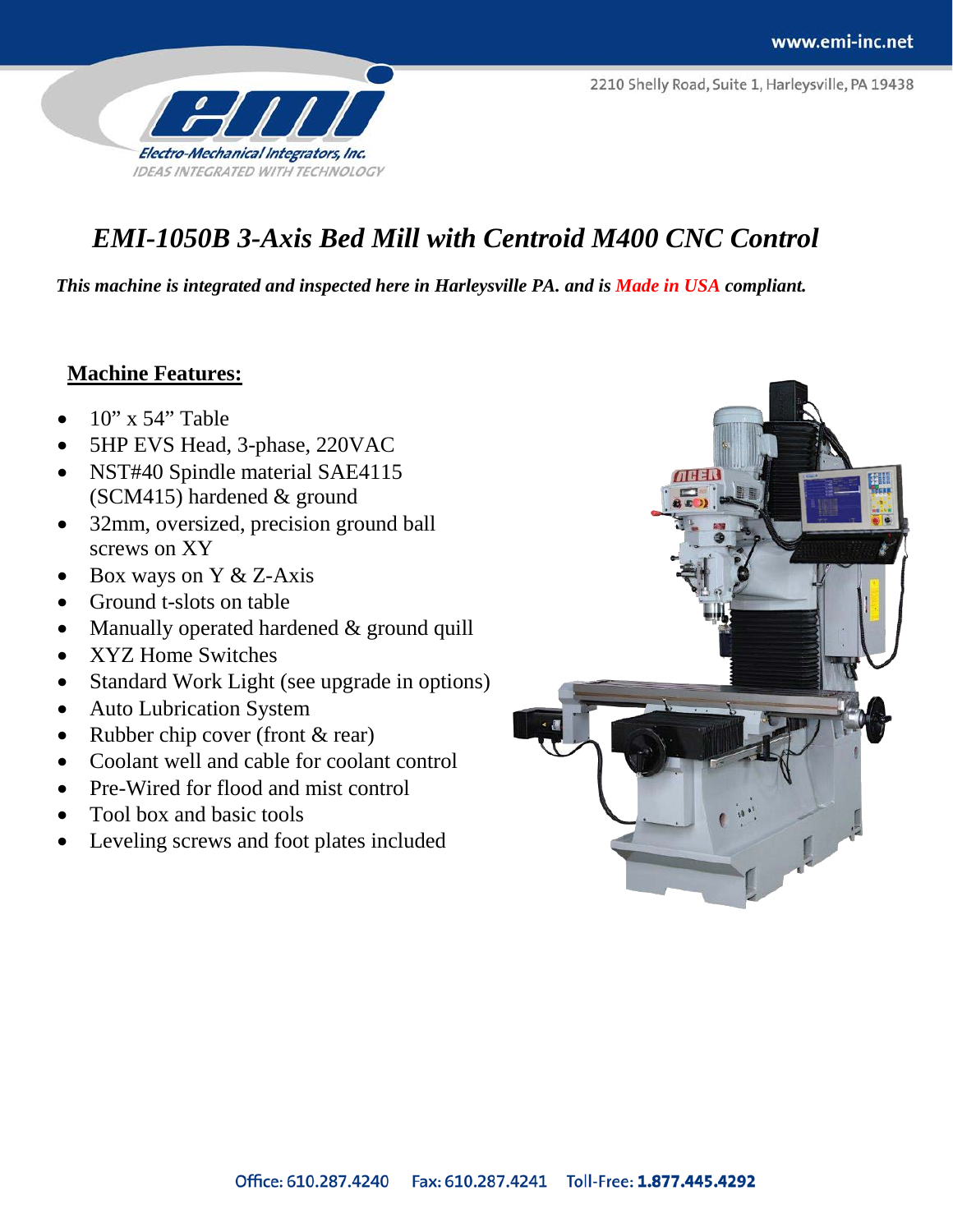2210 Shelly Road, Suite 1, Harleysville, PA 19438



#### **Machine Specifications:**

Table: T-Slot Number, size  $3, 5/8$ " (16 mm)

Travel: X Axis Max/Rapid 27.5", 700 mm / 200ipm Y Axis Max/Rapid 20", 500 mm / 200ipm Z Axis Max/Rapid 20.87", 530 mm / 200ipm Spindle Center to Column Face 23.62" (600 mm)

Spindle Quill Diameter 4" (100 mm) Quill Travel 5" (127mm) Spindle Speeds (variable)  $50 \sim 5,000$ rpm Head Moves Right to Left 90°

Motor Spindle HP 5 X/Y/Z Axis Servo Motor 29 in-lb Coolant Pump HP 1/8

Power

Dimensions

Weight

Working Surface 10" x 50" (254 x 1270 mm) Table Load 1,320 lbs (600 kgs)

Max Spindle Nose to Table 5.31", 135 mm ~ 25.39", 645 mm

Spindle Taper CAT #40 (NST 40 Optional) Power Quill Feeds (In/Rev) 0.0015", 0.003", 0.006" (0.15, 0.04, 0.008 mm)

Control 110V/1P/20A Machine 230V 3 PH or 1PH, 20A (440V Optional, 10A)

Machine Dimension (X x Y x Z) 72.44" x 78.74" x 100" (1840x2000x2540 mm) Packing Dimension (X x Y x Z) 61.02" x 70.08" x 88.58" (155x178x225 cm)

Net Weight 4,600 lbs (2,10 kgs)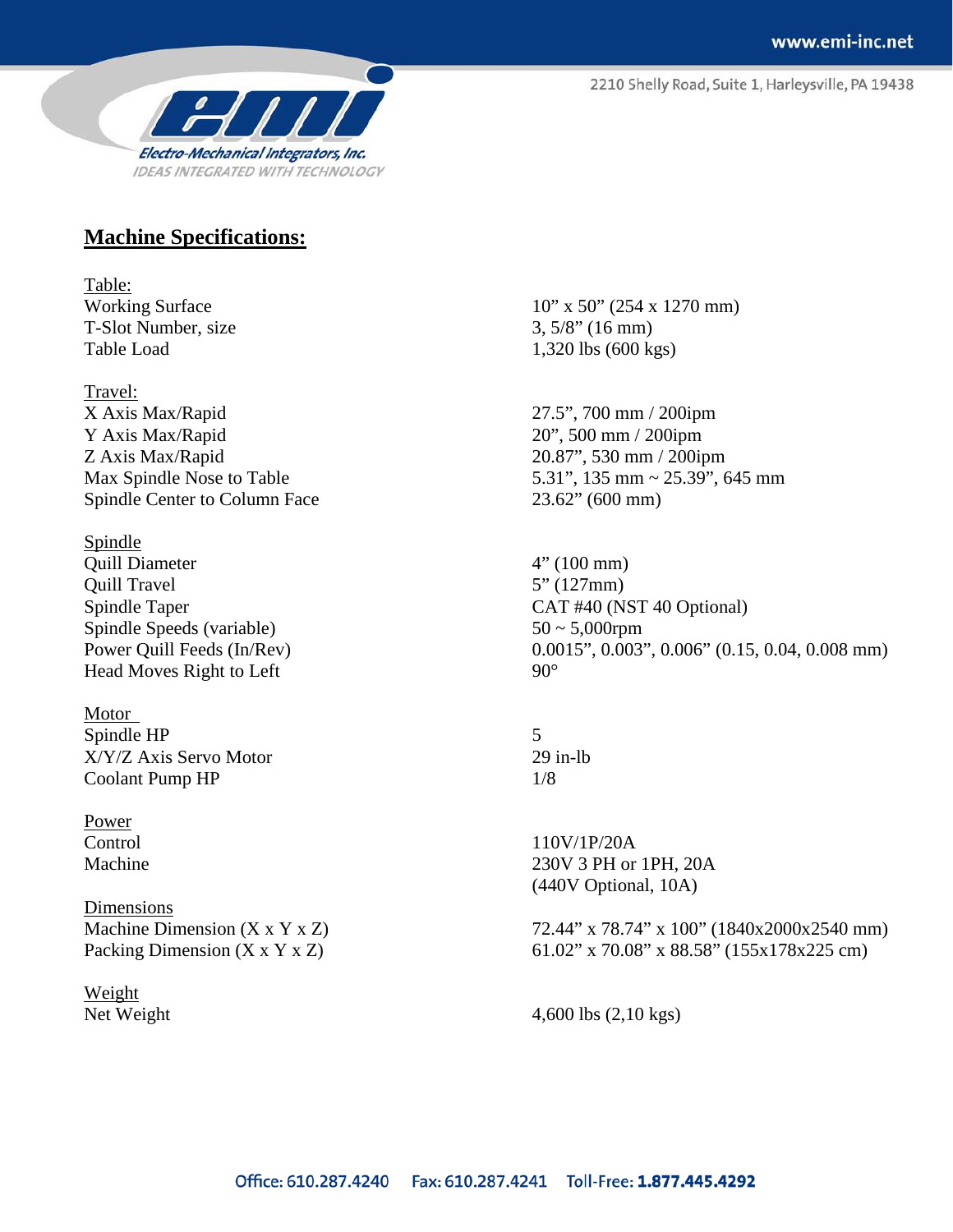2210 Shelly Road, Suite 1, Harleysville, PA 19438



## **Centroid M400 CNC DC Control, Software Version 3.14**

General Description: This is simply the best choice for people who want both Conversational and G-Code programming capabilities. Windows 10, USB, Ethernet, Touch Screen, Full Key Board, Remote Support and Diagnostics and File Storage is Practically Unlimited.

#### *Mill Software Pkg "A" Includes:*

|                                                | \$34,995.00 |
|------------------------------------------------|-------------|
| Learn more details www.centroidcnc.com/        |             |
| 4th Axis Software                              |             |
| Programmable Multi Range Spindle Speed Control |             |
| Sub Programs and Macros, Fanuc Style           |             |
| <b>Conversational Depth Repeats</b>            |             |
| <b>Conversational Repeats and Arrays</b>       |             |
| Irregular Pocket Clean Out                     |             |
| Thread Milling                                 |             |
| <b>Compression Tapping</b>                     |             |
| Drill, Peck, Deep Hole Drilling Cycles         |             |
| <b>Cutter Compensation, Fanuc Style</b>        |             |
| Work Coordinates Systems (G54-59)              |             |
| <b>4MB</b> Part Program Size                   |             |
| Note Pad++ Context Sensitive G-Code Editor     |             |
| <b>Intercon Conversational Programming</b>     |             |

## **Additional Options:**

| Power Drawbar Unit, USA Made, MAXI-Torque Rite (Recommended) P/N: 006168, \$850.00 |  |
|------------------------------------------------------------------------------------|--|